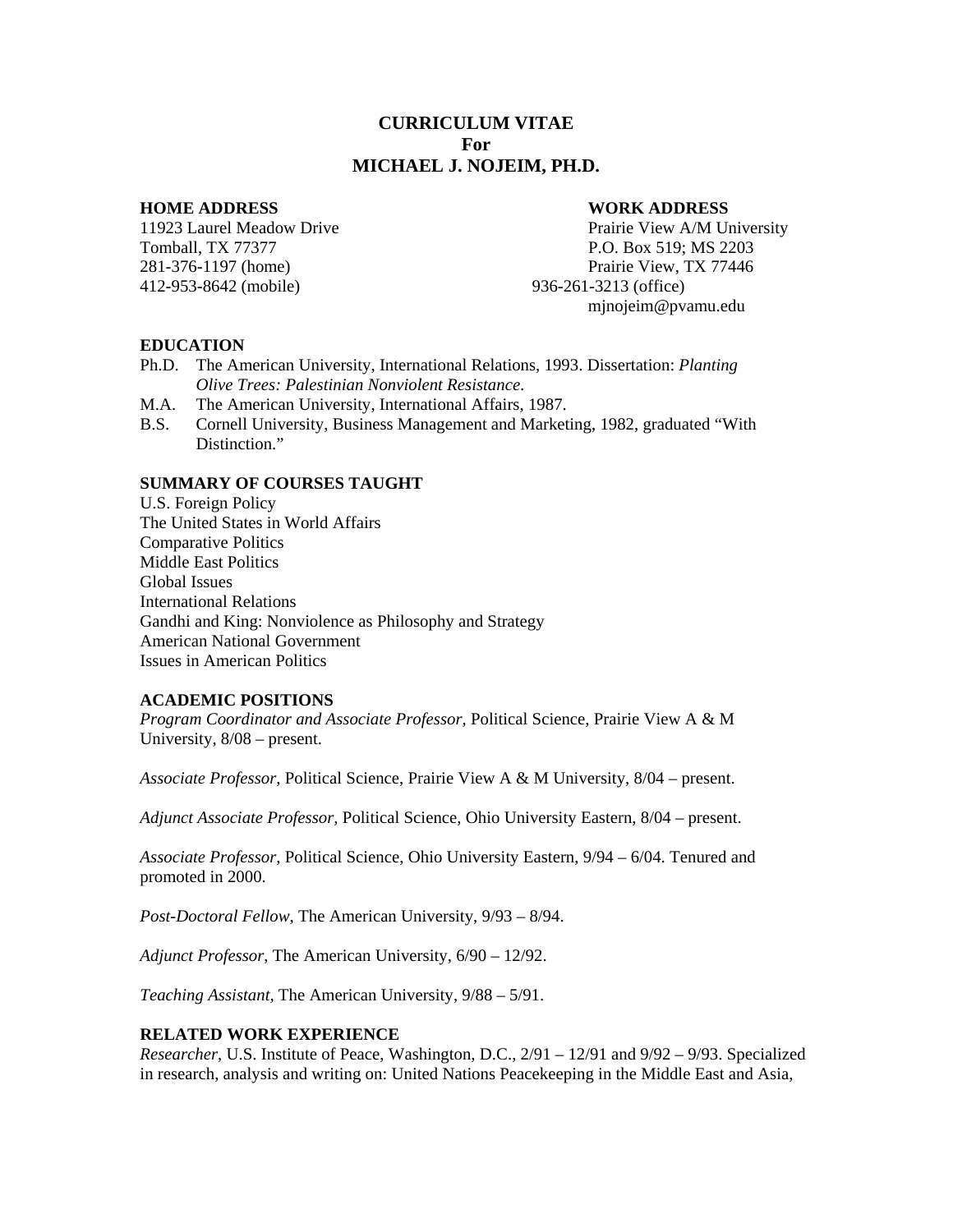Multilateral Treaty Negotiations, Conflict Resolution in Cambodia and Democracy and Divided Society in South Africa.

*Foreign Affairs Analyst*, Defense Systems, Inc., McLean, VA, 9/86 – 8/88. Project analyst for conflict resolution studies on insurgency movements in the Global South. Specialized in both quantitative and qualitative research methodologies. Presented findings to U.S. defense and intelligence officials in written reports and oral briefings.

*International Programs Analyst*, Techplan Corp., Arlington, VA, 6/85 – 8/86. Responsible for managing more than 200 international agreements between the U.S. Navy and other countries concerning the exchange of sensitive military technologies. Recruited, trained and supervised staff of three.

*Foreign Affairs Analyst*, Congressional Research Service, Washington, D.C., 1985. Researched congressional inquiries on U.S. foreign policy issues. Authored a comparative analysis of Soviet and American nuclear weapons development.

## **RESEARCH WORKS-IN-PROGRESS**

Days of Decision: Turning Points in U.S. Foreign Policy. Book accepted under contract for publication by Potomac Press, forthcoming May, 2010.

"Gandhi and the Struggle for Racial Justice in the United States." Article accepted for publication in *International Journal for Gandhi Studies*, revisions pending.

## **PUBLICATIONS**

- "Gandhi's Impact on the American Civil Rights Movement," *Indian Perspectives,* January-March 2008.
- "U.S. Foreign Policy and the Opening to Communist China," in *Living Democracy (Custom Edition for Prairie View A&M University)* by Daniel M. Shea, *et. al*., Pearson Custom Publishing, 2007.
- "A Gandhian Blueprint for Nonviolent Change," *Peace and Change,* October 2007.
- "U.S. Foreign Policy and the Korean War." *Asian Security*, Spring 2006.
- "Gandhi and King: A Comparison," *International Third World Studies Journal and Review* 16 (2005): 25-36.

Gandhi and King: The Power of Nonviolent Resistance (Westport, CT: Praeger: 2004).

- Review of Subverting Hatred: The Challenge of Nonviolence in Religious Traditions, edited by Daniel L. Smith Christopher.
- Review of Gandhi's Vision and Values: The Moral Quest for Change in Indian Agriculture, by Vivek Pinto, *International Journal of World Peace*, vol. 17, no. 2 (2000).
- "The Closer Together, the Further Apart: Understanding Globalization." *International*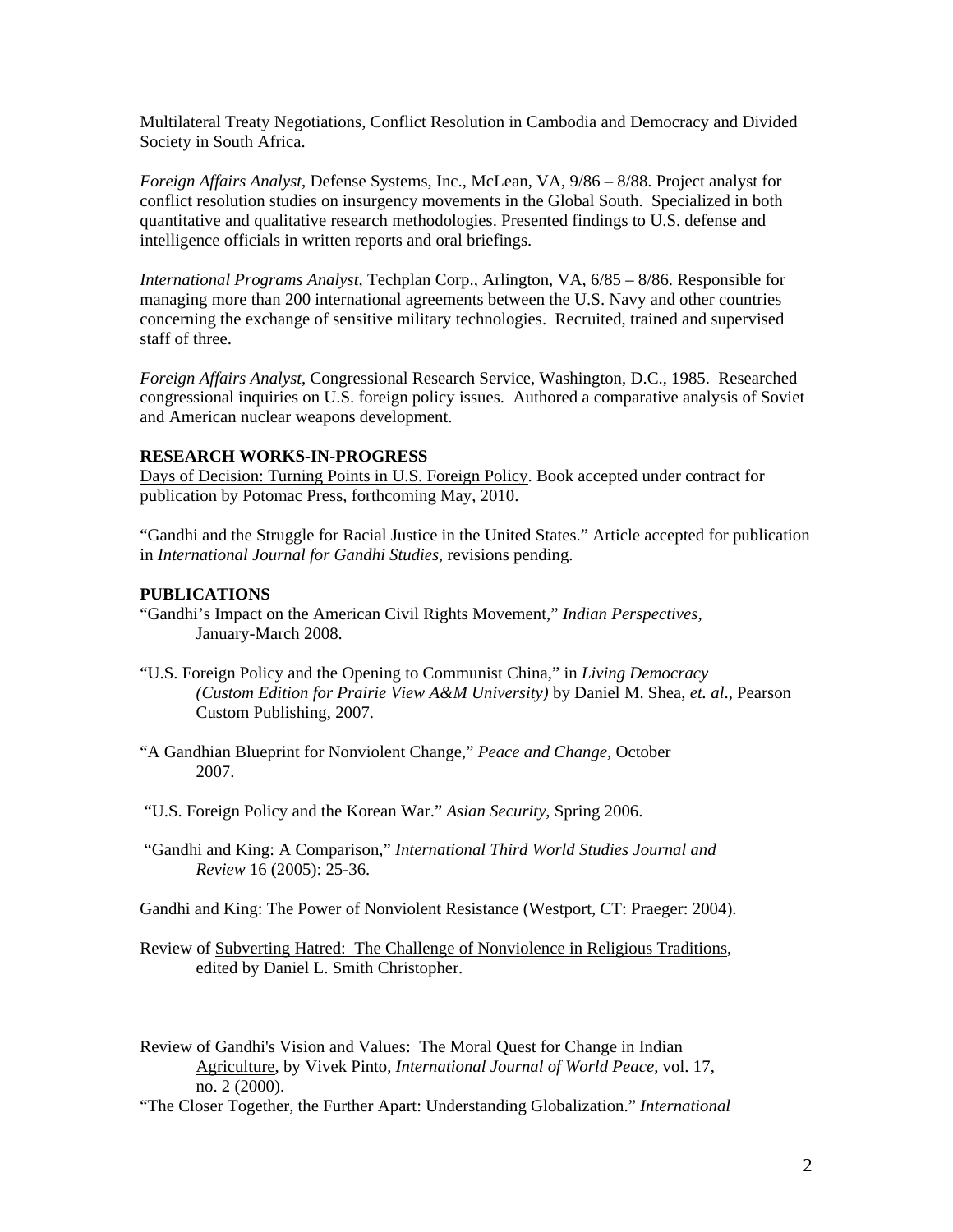*Third World Studies Journal and Review* 9 (1998): 1-8.

- "Promoting Democracy," in Handbook of U.S. Latin American Policy, edited by David W. Dent. (Westport, CT: Greenwood Press, 1995, with Elizabeth Cohn).
- Review of Americans and the Palestinian Question: The U.S. Public Debate on Palestinian Nationhood, 1973-1988, by Marianne van Leeuwen, in *Middle East Policy*, vol. 2, no. 3 (1993).
- Review of Breaking the Ice: Rapprochement Between East and West Germany, The United States and China and Israel and Egypt, by Tony Armstrong, in *Middle East Policy*, vol. 2, no. 2 (1993).

"A Voice for Palestinians." *Christian Science Monitor*, 24 June 1993.

- Low Intensity Conflict: Guerrilla Targeting Strategies, June 1988. Monograph prepared under contract to the U.S. government (with Alexander Wylie).
- Negotiating and End to Insurgency, July 1987. Monograph prepared under contract with the U.S. government (with Alexander Wylie).

## **CONFERENCE PAPERS**

- "Gandhi and the Struggle for Racial Justice in America," paper presented at Gandhi/King Conference on Nonviolence, Memphis, TN, October 2008.
- "Milestones in U.S. Foreign Policy," paper presented at the Southwest Political Science Association Conference in Albuquerque, NM, March 15, 2007.
- "A Gandhian Blueprint for Peace and Change," paper presented at the Gandhi Institute's Conference on Nonviolence, Memphis, TN, October 2005.
- "Gandhi and King: A Comparison." Invited speaker. Paper presented at the Gandhi Institute's Conference on Nonviolence, Memphis, TN, October 2004.
- "The Closer Together, the Further Apart: Understanding Globalization." Paper presented at the Third World Studies Conference, Omaha, NE, October 1998.
- "Fifty Years of Peace and Conflict: Retrospect and Prospect in the Arab-Israeli Dispute, 1947-97." Paper presented at the Third World Studies Conference, Omaha, NE, October 1997.
- "Globalization in International Relations." Paper presented at the Association of Arab- American University Graduates, plenary session, Washington, D.C., November 1997.
- "U.S. Foreign Policy and the Promotion of Democracy in the Arab World." Paper presented at the Third World Studies Conference, Omaha, NE, October 1996.
- "The Causes of Peace Treaties: A Comparative Analysis of the Egypt-Israel and Jordan- Israel Peace Treaties." Paper presented at the Third World Studies Conference, Omaha, NE, October 1995.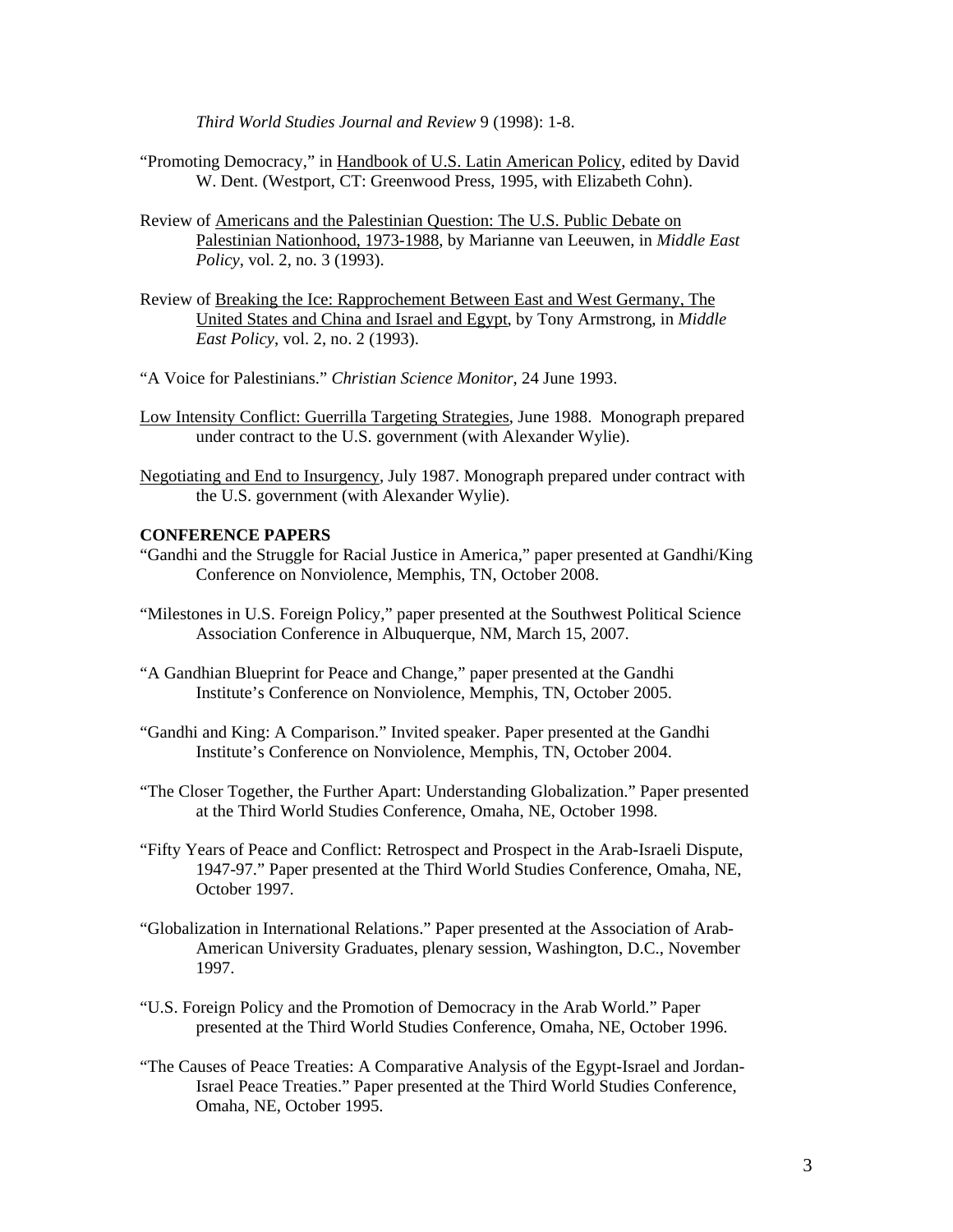- "Sacrificing Supper: A Model for Successful Nonviolent Resistance." Paper presented at the International Studies Association Conference, Washington, D.C., March 1993.
- "Violence and Nonviolence: What's the Difference?" Paper presented at the Peace Science Society Conference, Syracuse, NY, November 1993.
- "Nonviolent Resistance under Occupation: The Case of Bayt Sahur." Paper presented at Third World Studies Conference, Omaha, NE, October 1993.
- "UN Peacekeeping in the Persian Gulf." Paper presented at the U.S. Institute of Peace Conference on The United Nations and Peacekeeping, Washington, D.C., September, 1991 (with Gen. Indar Rikhye).

## **SERVICE TO THE UNIVERSITY**

Program Coordinator, Political Science Department, 2008 – present. Chair, Division Strategic Plan Committee, 2008 – present. Chair, Political Science Search Committee, 2009. Member, Editorial Board, *International Journal of Gandhi Studies*, 2008 – present. Member, University President's Annual Symposium Committee, 2008 – present. Member, Division Accreditation Committee, 2007 – present. Member, Advisory Board, Gandhi-King Conference, Memphis, TN 2005-2008. Chair, Division Committee on Revising the Faculty Performance Evaluation Instrument, 2006- 2008. Chair, College Committee on Revising the Guidelines for PVAMU's Study Abroad Program, 2006-2007. Chair, Division Strategic Plan Committee, 2004 – present. Co-Chair, Division Lecture Series Committee, 2004 – present. Co-Chair, Political Science Program Common Syllabus Committee, 2004 – present. Adviser, Pi Sigma Alpha National Political Science Honor Society, 2008 – present. Adviser, Xi Delta Chi, 2005 – present. Adviser, Model UN Student Organization, 2005 – present. Member, Division Grant Writing Committee, 2006 – present. Member, Political Science Program Curriculum Revision Committee, 2006 – present. Chair, Promotion and Tenure Committee, 2002 – 2004. Member, Associate Dean Search Committee, 2002 – 2004. Member, Promotion and Tenure Committee, 2000 – 2004. Member, Curriculum Planning Committee, 1997 – 2004. Member, Cultural Life Committee, 1997 – 2000. Member, Ph.D. Dissertation Review Committee, 1997-1998. Chair, Professional Support and Development Committee, 1996 – 1998. Chair, Economic Faculty Search Committee, 1997. Member, Long Range Planning Committee, 1997. Member, Short Range Planning Committee, 1997. Chair, Psychology Faculty Search Committee, 1996. Sponsor and host, quarterly "Student-Faculty Symposia." Sponsor, quarterly brown-bag lunches on "Faculty Teaching Excellence," 1996 – 1999. Sponsor and adviser, weekly "Student-Faculty Discussion Group," 1998 – 2001.

# **SERVICE TO THE COMMUNITY**

President, Board of Directors of the Decade of Nonviolence-Houston.